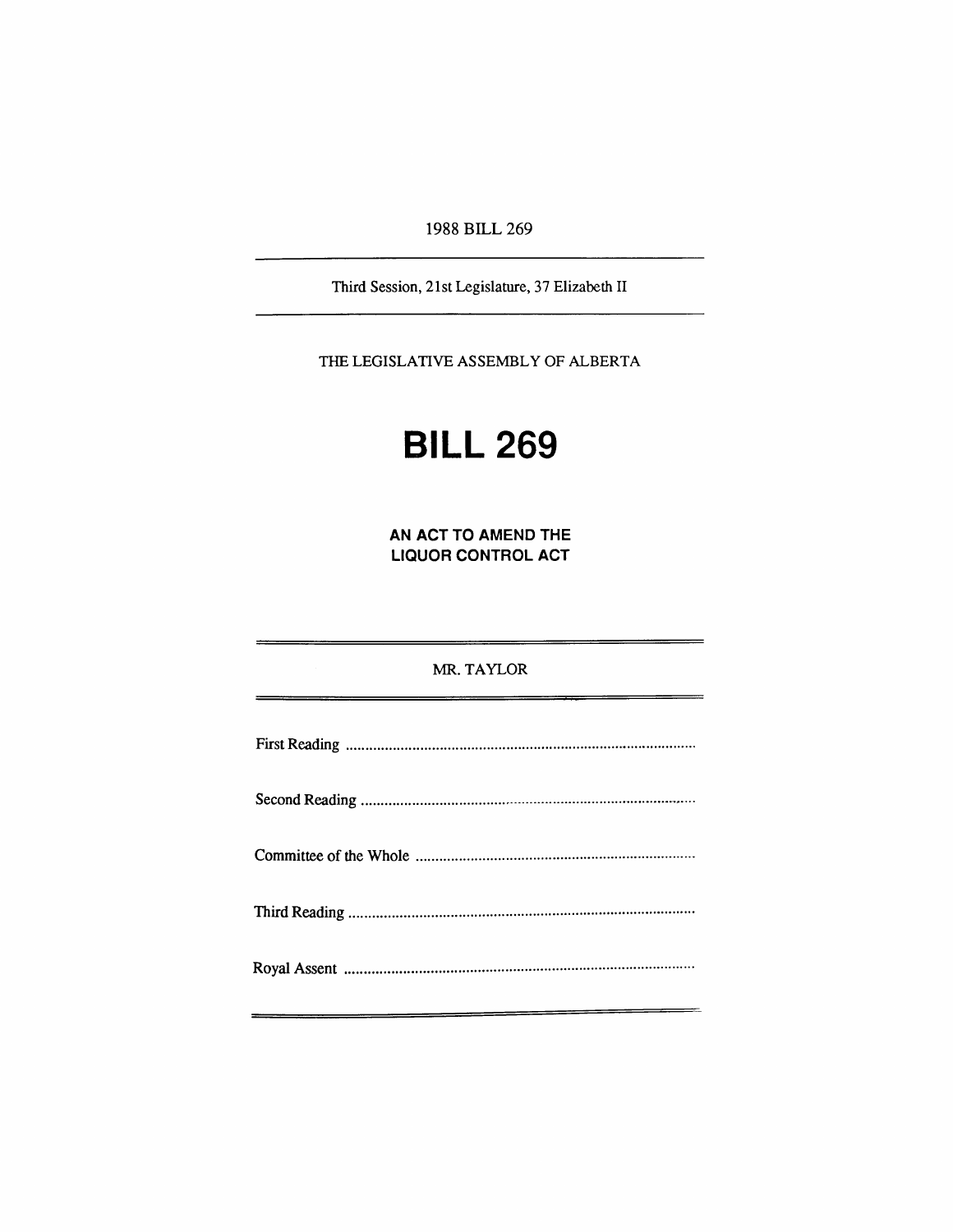*Bill 269 Mr. Taylor* 

## **BILL 269**

#### 1988

### **AN ACT TO AMEND THE LIQUOR CONTROL ACT**

*(Assented to . 1988)* 

HER MAJESTY, by and with the advice and consent of the Legislative Assembly of Alberta, enacts as follows:

*1 The Liquor Control Act is amended by this Act.* 

*2 Section 38 is amended by adding the following after subsection (4):* 

 $(4.1)$  Where the applicant is seeking a licence with the right to offer entertainment in the proposed licensed premises, the applicant shaU give notice of the application and a description of the type of entertainment to be offered, to die municipality in which the licensed premises are to be located at least 60 days prior to the date of the hearing and a municipahty may attend the meeting at which die application is to be heard and make representations to the Board concerning the licence application and the proposed conditions with respect to the offering of entertainment

(4.2) Where a municipahty objects to a particular type of entertainment being offered in licensed premises within the municipality, the Board shall not permit that type of entertainment to be offered on the licensed premises.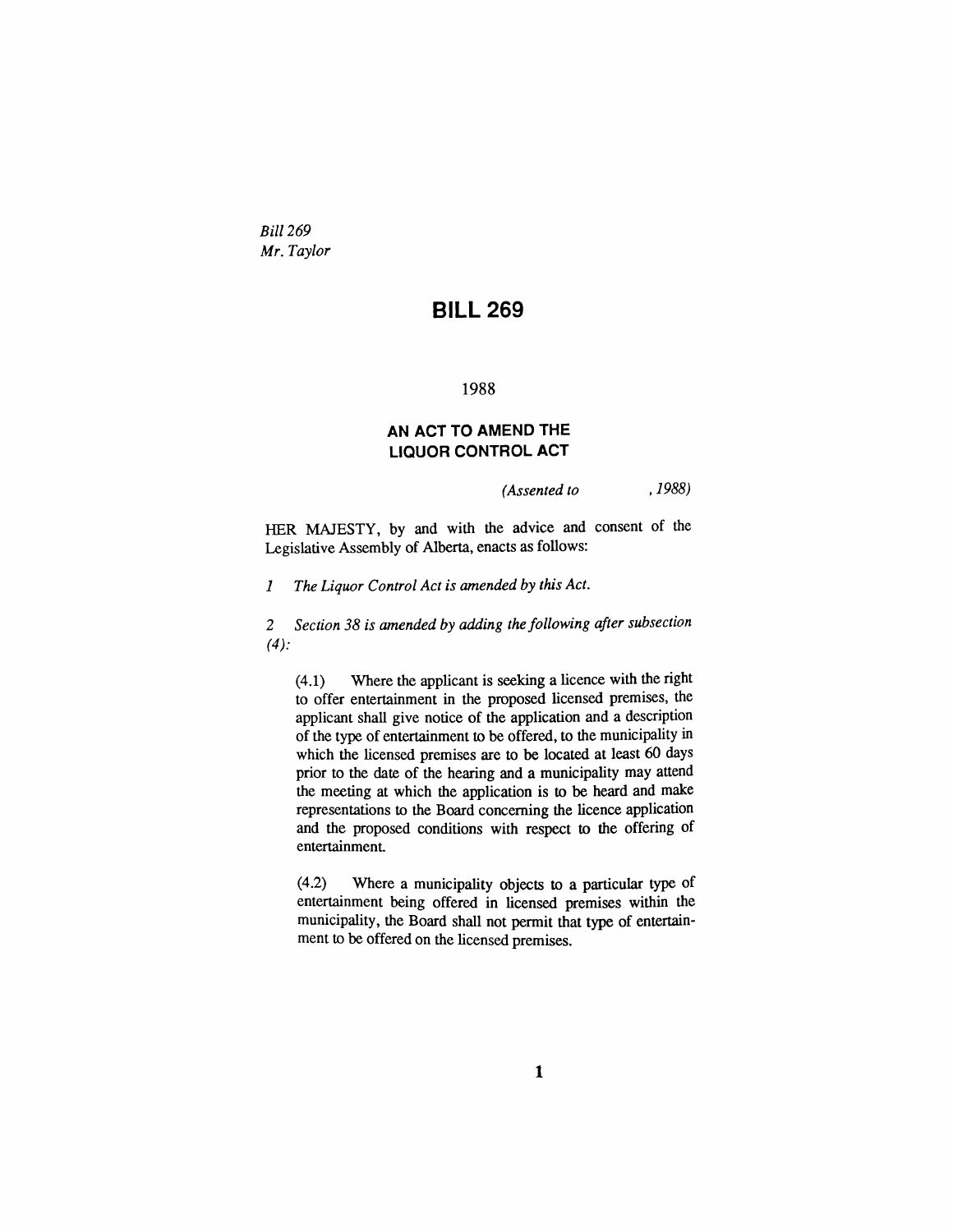## **Explanatory Notes**

1 This Bill will amend chapter L-17 of the Revised Statutes of Alberta 1980.

2 New subsections will require notice to the municipality where the premises to be licensed are located and give the municipality the right to veto a specified type of entertainment.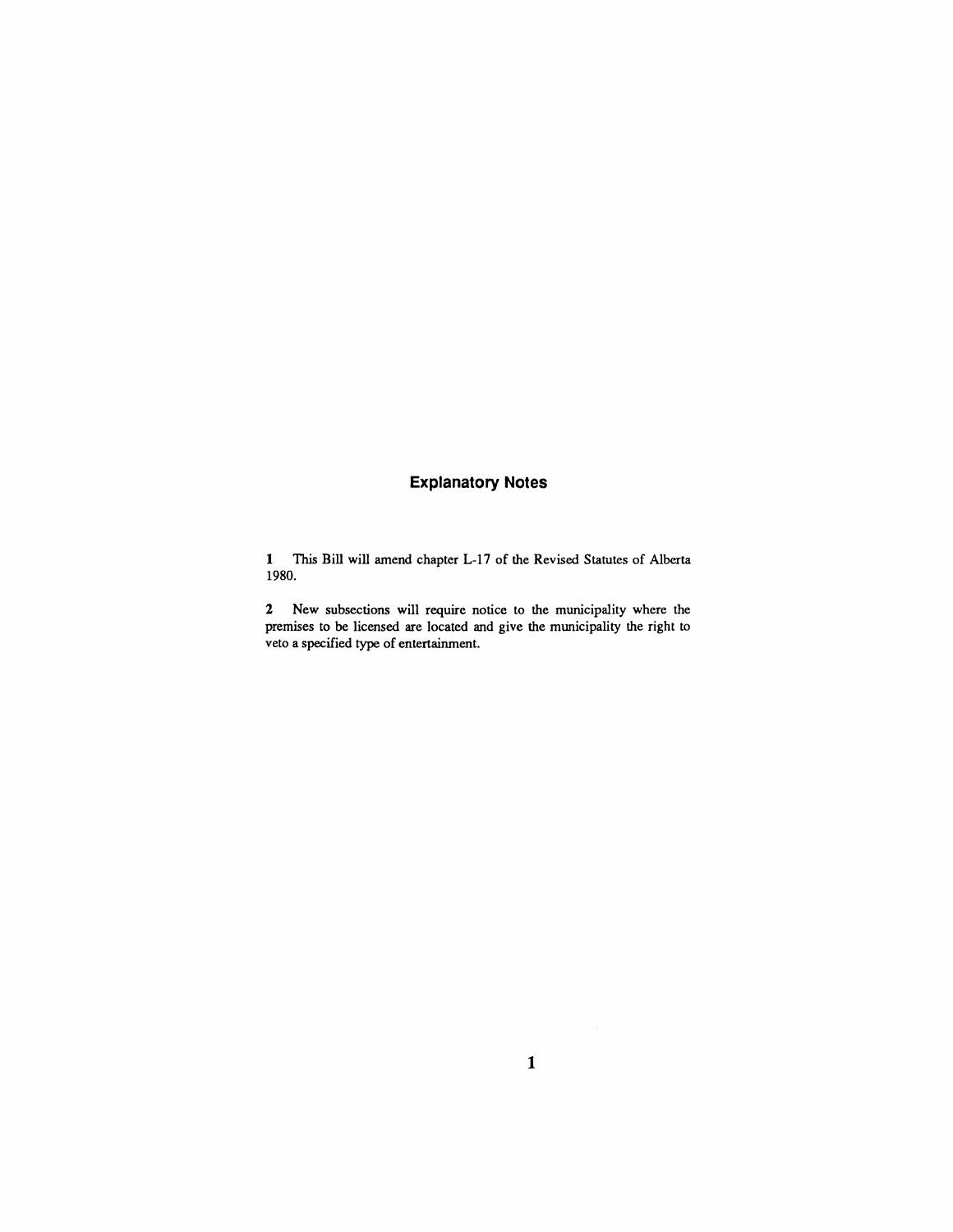*3 Section 58(2) is amended in clause (j) by adding* "which may include restrictions on the type of entertainment or die prohibition of types of entertainment that may be offered" *after* "widi respect to the performance of entertainment".